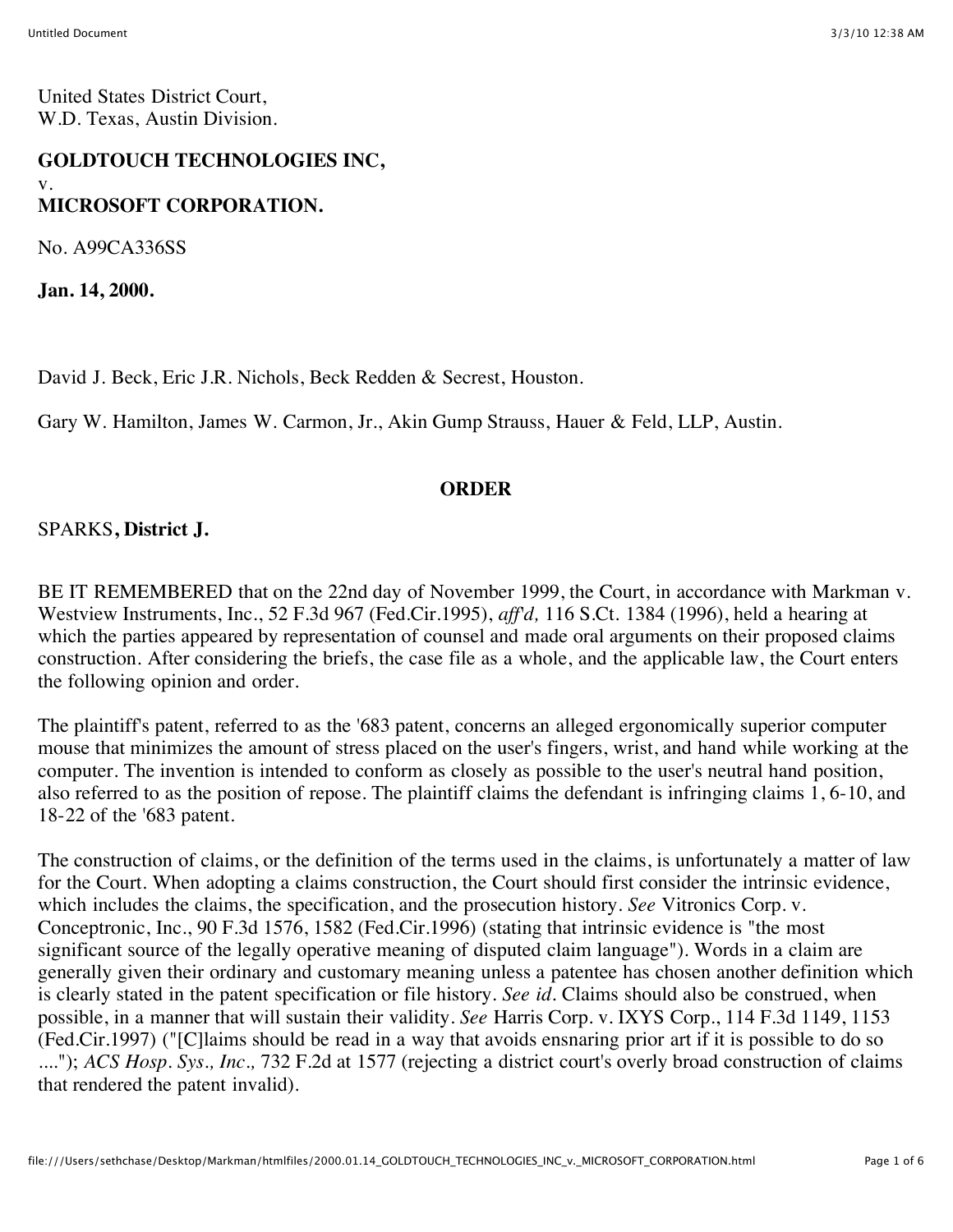When a term is defined in the specification, that definition is usually dispositive. *See* Vitronics Corp., 90 F.3d at 1582 (describing the specification as the "single best guide to the meaning of a disputed term"); Markman, 52 F.3d at 979 (explaining that the specification may act as a dictionary when it defines terms used in the claims either expressly or by implication). However, the Court should also consider the language used in the preamble because this language can provide limitations on the invention described by the patent. *See* Bell Communications v. Vitalink Communications, 55 F.3d 615, 620-21 (Fed.Cir.1995) (citing cases); In re Paulsen, 30 F.3d 1475, 1479 (Fed.Cir.1994) ("[T]erms appearing in the preamble may be deemed limitations of a claim when they give meaning to the claim and properly define the invention."). The parties agree that the terms at issue may be defined exclusively by considering the intrinsic evidence; thus reliance on extrinsic evidence is not necessary. *See* Vitronics Corp., 90 F.3d at 1583 ("In those cases where the public record unambiguously describes the scope of the patented invention, reliance on any extrinsic evidence is improper.").

# **I. Top surface having a negative slope from left to right (Claims 1, 6-10, 18-21)**

The plaintiff's proposed definition is "the top surface slants downward from left to right such that the highest point is left of center." The defendant's proposed definition is "the entire top surface slopes downwardly from the left wall to the right wall so that no arch is present when viewed from the rear." The defendant objects to the plaintiff's definition because it would encompasses an arch on the top of the mouse. The defendant points to the prosecution history, in which the patent examiner distinguished the '683 patent from the prior art.

In October 1996, the PTO rejected the plaintiff's application based in part on the prior art-the Gart mouse, the Bacon mouse, the Kaneko mouse, and the Maynard mouse. *See* Joint Appendix ("JA") 77-78. In January 1997, the plaintiff filed an amendment addressing the examiner's concerns. *See* JA 81-89. The plaintiff argued that "the top surface of the Gart mouse does not have a negative slope from left to right" as recited in the plaintiff's claims, but a gentle, clearly distinctive arch. *See* JA 85. The plaintiff distinguished the Bacon, Kaneko, and Maynard mice on the same grounds. *See* JA 87 ("The Bacon mouse and the Kaneko mouse both have an arched top surface, not a top surface having a negative slope from left to right.").

In March 1997, the PTO again rejected the plaintiff's application in view of the prior art. *See* JA 99-104. The examiner found the slope of the Gart mouse from left to right in the range of 20 to 30 degrees to be "negative enough" to preclude the plaintiff's application. *See* JA 102. In April 1997, the plaintiff submitted another amendment, which was rejected by the PTO. *See* JA 112.

On May 21, 1997, the plaintiff had a personal interview with the examiner to discuss all pending claims. In the record of the interview, the examiner described the general nature of the meeting: "Applicant and his representative discussed the difference between the instant invention and the prior art device (including the negative slope from left to right and the curved bottoms) and the criticality of these features for operation of the invention." JA 113.

In its summary of interview and request for reconsideration, the plaintiff emphasized that its invention requires a negative slope from left to right in a range of 20 to 30 degrees in contrast to the Gart patent, which shows a top surface with a negative slope from center to right but a positive slope from left to center. *See* JA 117. The examiner subsequently issued an amendment which permitted certain of the plaintiff's claims. The examiner noted that although the Gart mouse had a negative slope on the top surface, the slope "is not *entirely* negative as shown in the present invention." *See* JA 122 (addressing Figure 2 of the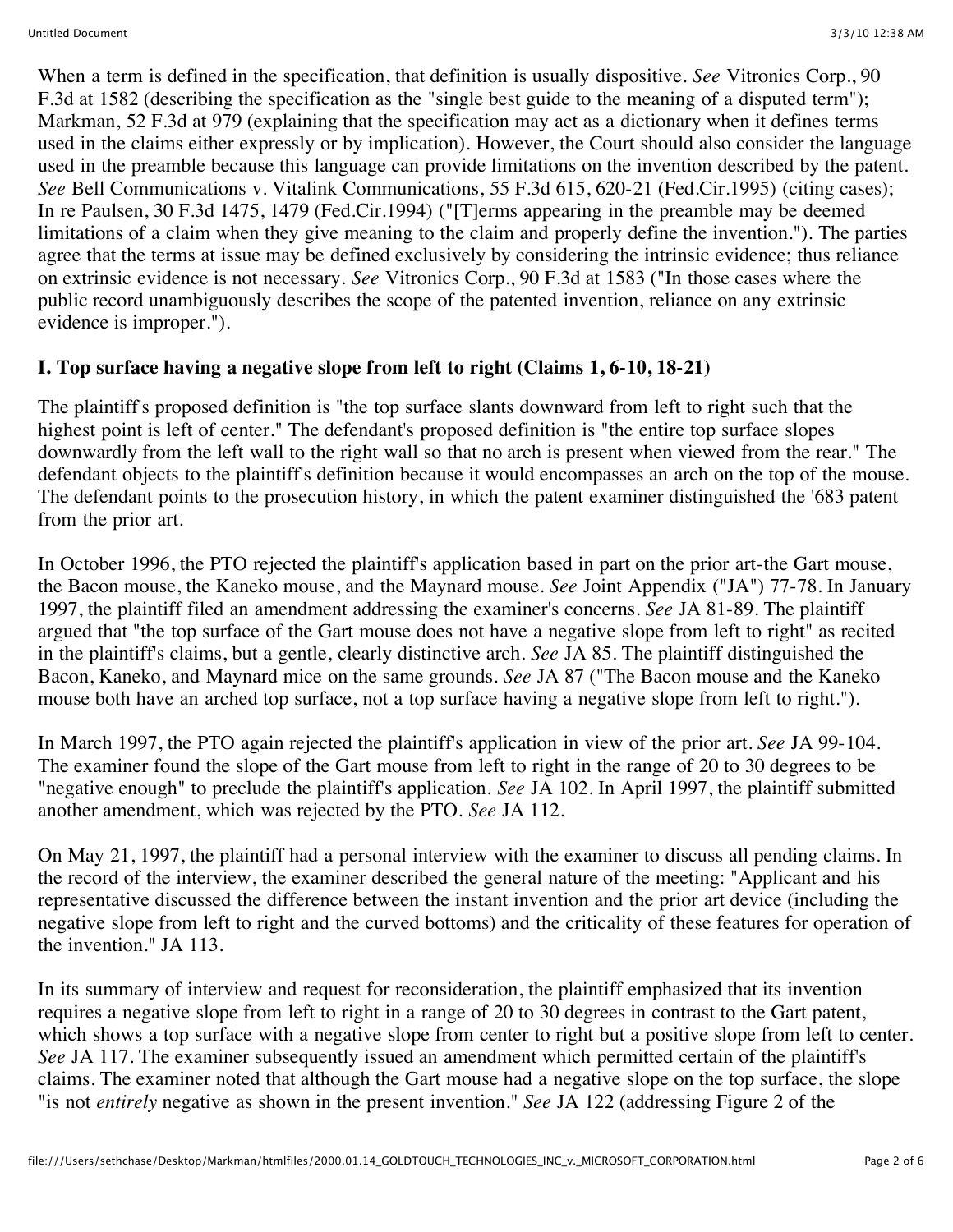plaintiff's invention) (emphasis added). The examiner explained that "the negative slope claimed in the present invention is critical" to obtaining the positive results intended by the patent.

Based on this history, the defendant argues the examiner only permitted the plaintiff's patent after she was convinced that the plaintiff's invention avoided the prior art by requiring an entirely negative slope from left to right. The plaintiff responds that if the examiner meant to require the slope to be entirely negative, then the examiner would have required the plaintiff to amend the patent language before awarding the patent. The plaintiff argues that the claim language itself does not require an entirely negative slope. The plaintiff further points to the drawings in the specifications, which do not show an entirely negative slope.

After considering the prosecution history, the Court finds that the defendant's definition is correct. The plaintiff avoided the prior art before the examiner by claiming the slope was entirely negative from left to right and should not be permitted to change those representations now. *See* Southwall Tech, Inc. v. Cardinal IG Co., 54 F.3d 1570, 1576 (Fed.Cir.1995) ("The prosecution history limits the interpretation of claim terms so as to exclude any interpretation that was disclaimed during prosecution."). If the plaintiff disagreed with the examiner's characterization of the invention as having an entirely negative slope, then the plaintiff had an obligation to correct it. FN1 The plaintiff will not be permitted to benefit from the examiner's characterization and then try to disclaim that characterization in the above-styled cause.

FN1. The record reveals that the plaintiff did file a comment on the examiner's reasons for allowance, but failed to address the examiner's conclusion that the plaintiff's invention had an entirely negative slope. *See* JA 131-32.

This same interpretation-requiring an entirely negative slope-will be applied to the definition as it applies to a negative slope from front to rear.

### **II. A flattened surface adjacent to said one or more buttons ... such that the user's ring finger receives support from the flattened surface (Claims 18-21)**

The plaintiff's proposed definition is "a substantially flat surface on the right side of the mouse." The defendant criticizes this definition as incomplete because it would include a totally vertical surface which would be inconsistent with the purpose of the flattened surface. The defendant further argues that a wholly vertical surface is precluded by the plaintiff's representations to the Patent and Trade Office ("PTO") during the prosecution of the patent. *See* JA 87 (stating that the Kaneko mouse's recessed wall cannot support the user's thumb because wall is totally vertical).

The Court is persuaded by the defendant's argument. During the prosecution, the plaintiff distinguished its invention from the prior art, specifically the Kaneko mouse, by explaining that the Kaneko mouse's recessed front wall could not support the user's thumb because it was totally vertical. This representation precludes the plaintiff from arguing here that the right side wall of the '683 patent could be totally vertical because the language of the claim itself requires the side wall to provide support to the user's ring finger. *See* Southwall Tech., Inc., 54 F.3d at 1576. The Court will adopt the definition of "a surface that is sufficiently flat, wide, and horizontal to support a user's ring finger without the finger touching the mouse button."

# **III. At the front of the top surface a phalanx support (Claims 1, 6-10, 18-21)**

The plaintiff's proposed definition is "an area that provides support for fingers." The defendant proposes a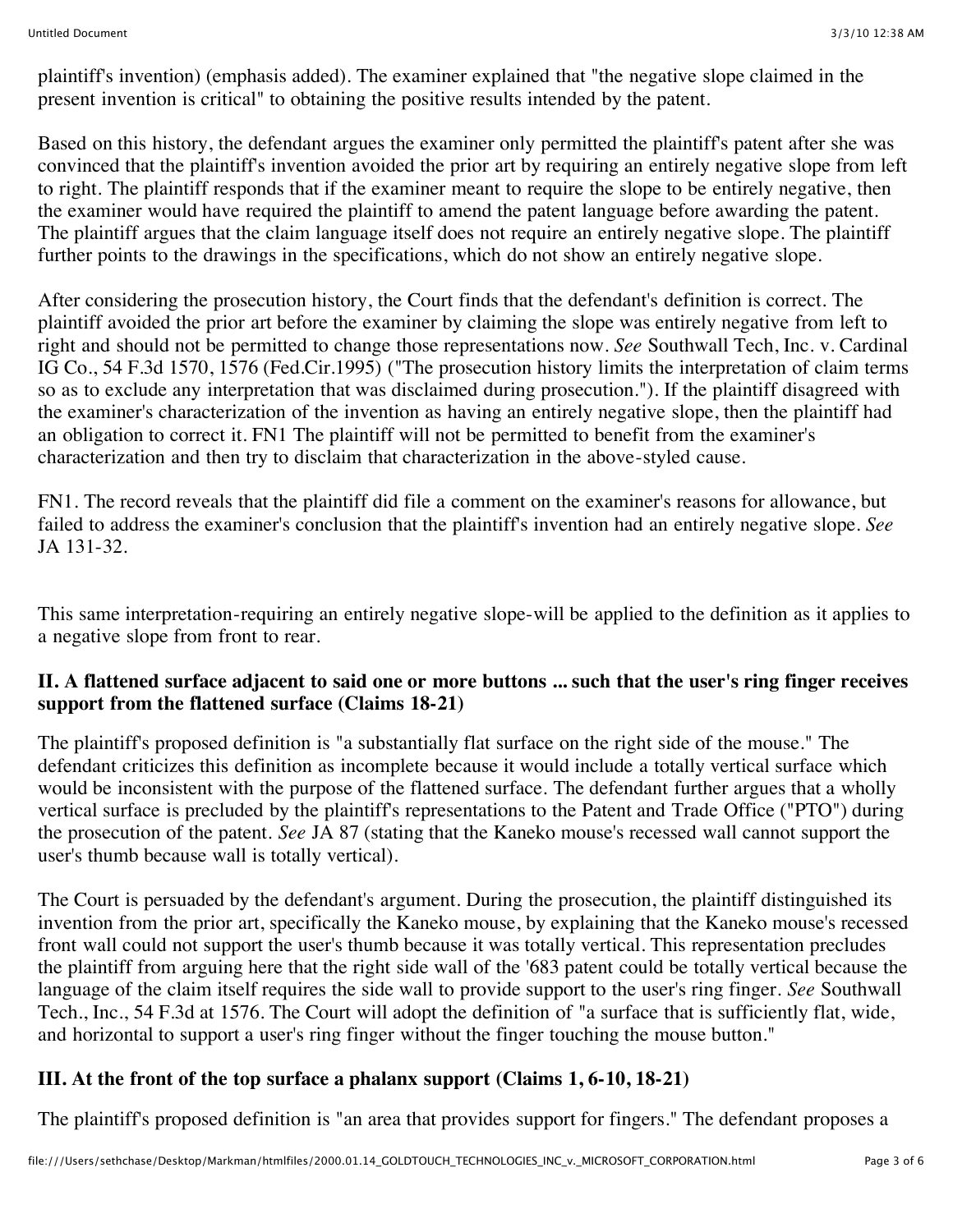significantly wordier definition: "a lateral ridge located at the front of the mouse's top surface, and on the front half of the mouse, from which the mouse's top surface slopes downwardly to the rear. This ridge supports the weight of at least the index and middle fingers so that the user need not tense those fingers to avoid accidentally activating the mouse's buttons." The majority of the defendant's proposed definition is contained in the claim language itself. The Court finds that appropriate definition to be "an area behind the buttons that provides support for the fingers."

# **IV. Buttons curving from the front of the top surface to the top of the front surface (Claims 1, 6-10, 18-21)**

The plaintiff's proposed definition is "curved buttons that run from the forward area of the top of the mouse to the upper area of the front of the mouse." The defendant's proposed definition is "the mouse buttons extend upwardly to a ridge from which the mouse's top surface slopes downwardly to the rear."

The Court finds the claim language to be sufficiently clear and self-explanatory, especially considering the detailed drawings contained in the specification, so that no further definition is necessary.

# **V. Means for controlling movement of the computer cursor in a Y plane (claim 6)**

The plaintiff's proposed definition is "a structure responsive to forward and backward movement of a user's finger to move the cursor in the third dimension." The defendant's proposed definition is "a structure that provides for three-dimensional control of the cursor, specifically a pointing nib and a forward/back button."

A means-plus-function element should be construed to cover only the precise structure described in the specification for performing the specified functions and the equivalents of those described structures. *See* 35 U.S.C. s. 112 para. 6; Valmont Indus., Inc. v. Reinke Mfg., Inc., 983 F.2d 1039, 1042 (Fed.Cir.1993). An "equivalent" results from an insubstantial change which adds nothing of significance to the structure, material or acts disclosed in the patent specification. *See* id. at 1043. Equivalents do not include structure that were disclaimed during the prosecution proceedings. *See* Alpex Computer Corp. v. Nintendo Co. Ltd., 102 F.3d 1214, 1221 (Fed.Cir.1996), *cert. denied,* 521 U.S. 1104 (1997).

The defendant argues that the definition should expressly limit the means for performing this function to a pointing nib or a forward/back button because these are the means described by the specification. The defendant argues the claim language should not be construed to apply to a wheel, which is the means used by the defendant and other prior art.

The Court finds that the appropriate definition is "a structure that provides for three-dimensional control of the cursor, specifically a pointing nib and a forward/back button and its structural equivalents."

#### **VI. Means for supporting the hand in a state of repose while manipulating the computer mouse (Claim 22)**

The Court will adopt the definition agreed to by the parties: "the negative slope from front to rear, the negative slope from left to right, the phalanx support, and the buttons curving from the front of the top surface to the top of front surface."

### **VII. Means for reducing stress in wrist extensors and finger extensors while manipulating the computer mouse (Claim 22)**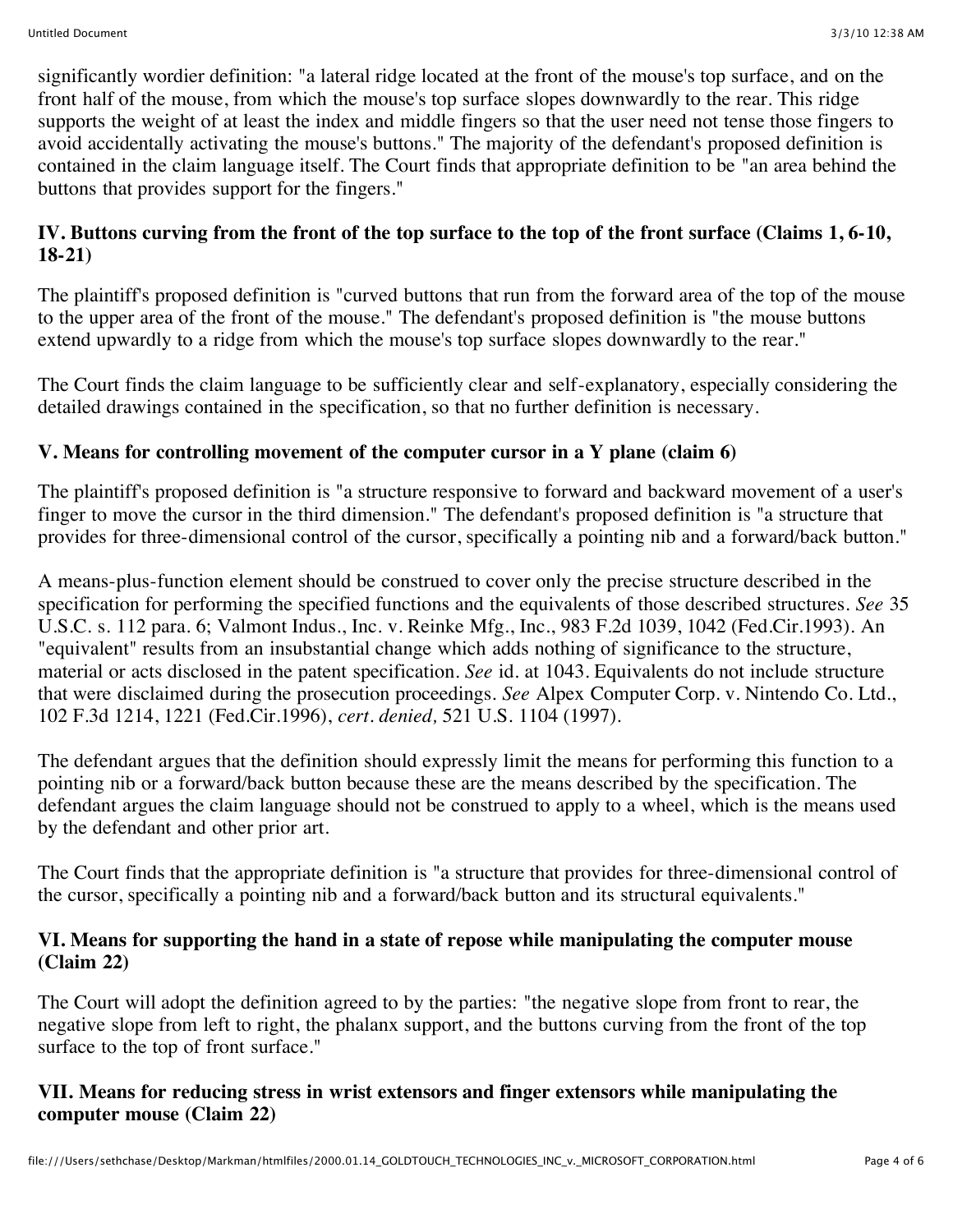The parties agree that the negative slope from front to rear and from left to right are appropriate means. The plaintiff argues that the phalanx support is also an appropriate means, while the defendant argues the flattened surface adjacent to one or more said buttons is the appropriate means. The Court finds that all four are appropriate means.

### **VIII. Means for supporting, raising and allowing curling of the user's fingers thereby reducing tension of tendons (Claim 22)**

The parties agree that the phalanx support and the buttons curving from the front of the top surface to the top of the front surface are appropriate means. The plaintiff argues that the negative slope from front to rear is also an appropriate means, while the defendant argues that the flattened surface adjacent to one or more said buttons is the appropriate means. The Court agrees with the defendant's proposed definition.

#### **IX. Means for activation of a plurality of buttons by movement substantially perpendicular to the plane of the buttons of the user's fingers said movement in line with finger travel without lateral movement (Claim 22)**

The plaintiff argues the appropriate means are the buttons curving from the front of the top surface to the top of front surface and also rotated counterclockwise when viewed from the front of the mouse. The defendant has offered no suggested means. The Court accepts the plaintiff's proposed definition.

### **X. Means for allowing the heel of the hand to rest and pivot on the desk (Claim 22)**

The plaintiff argues the appropriate means are the negative slope from front to rear, and the negative slope from left to right. The defendant has offered no suggested means. The Court accepts the plaintiff's proposed definition.

Accordingly, the Court enters the following order:

IT IS ORDERED that the attached construction of the patent claims will be incorporated into any jury instructions given in the cause and will be applied by the Court in ruling on the issues raised in summary judgment.

# **CONSTRUCTION OF CLAIMS**

# **U.S.** PATENT 5,726,683

A "top surface having a negative slope from left to right" means the entire top surface slopes downwardly from the left wall to the right wall so that no arch is present when viewed from the rear.

A "top surface having a negative slope from front to back" means the entire top surface slopes downwardly from the front wall to the back wall so that no arch is present when viewed from the side.

A "flattened surface adjacent to said one or more buttons ... such that the user's ring finger receives support from the flattened surface" means a surface that is sufficiently flat, wide, and horizontal to support a user's ring finger without the finger touching the mouse button.

"At the front of the top surface a phalanx support" means an area behind the buttons that provides support